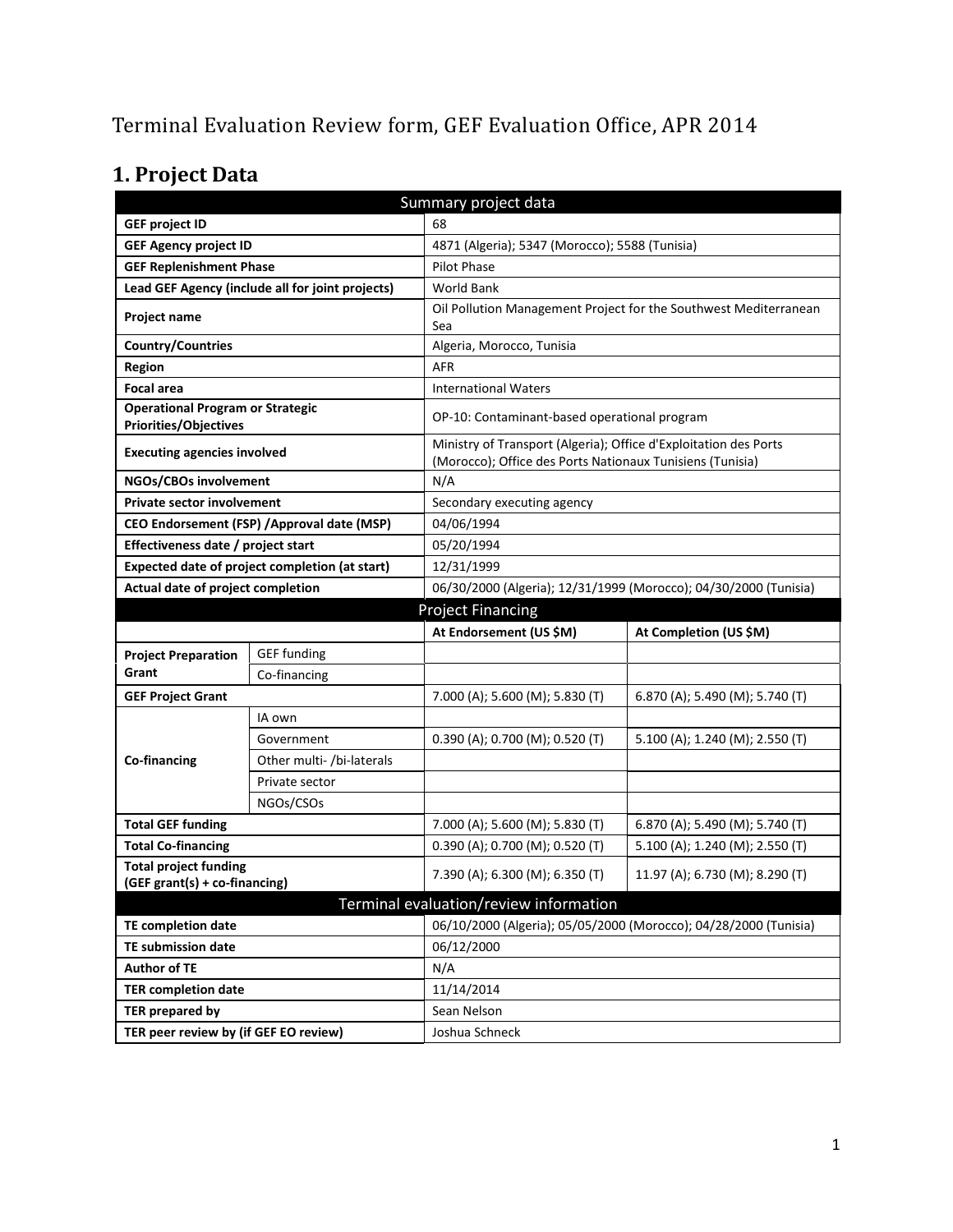## **2. Summary of Project Ratings**

| <b>Criteria</b>                                  | <b>Final PIR</b> | <b>IA Terminal</b><br><b>Evaluation</b> | <b>IA Evaluation</b><br><b>Office Review</b> | <b>GEF EO Review</b> |
|--------------------------------------------------|------------------|-----------------------------------------|----------------------------------------------|----------------------|
| <b>Project Outcomes</b>                          | N/R              |                                         |                                              |                      |
| <b>Sustainability of Outcomes</b>                | N/R              |                                         |                                              | ML                   |
| <b>M&amp;E Design</b>                            | N/R              | N/R                                     | N/R                                          |                      |
| <b>M&amp;E</b> Implementation                    | N/R              | N/R                                     | N/R                                          | U/A                  |
| <b>Quality of Implementation</b>                 | N/R              |                                         |                                              | MS                   |
| <b>Quality of Execution</b>                      | N/R              |                                         |                                              |                      |
| <b>Quality of the Terminal Evaluation Report</b> |                  |                                         | c*                                           | MS                   |

\*Only the Moroccan TE received an IA Evaluation Office Review rating. This field was left blank for the Tunisian and Algerian TEs.

## **3. Project Objectives**

## 3.1 Global Environmental Objectives of the project:

Please note: This document covers 3 separate but interrelated TEs. The Algerian, Moroccan and Tunisian sides of the project each had their own World Bank project ID and had a separate TE written. While these TEs include much overlap, including identical paragraphs on common elements, some sections are specific to a particular country's experience.

The project's overall GEO was to reduce the amount of petroleum products and pollutants that entered Mediterranean waters off the coast of the 3 project countries. At the time of the Project Document's (PD) writing, about 30 percent of all world oil traffic moved through the western Mediterranean. The area was averaging about 1 major oil spill a year in its waters. Ships also regularly released oily ballast and bilge waters, which also contributed to local pollution. These factors together affected the local environment, human development and tourism. Such oil pollution also negatively affects fishing waters and local ecosystems.

3.2 Development Objectives of the project:

The project's main DO was to build up capacity in the 3 project countries for ocean oil pollution management. All 3 countries lacked the ocean monitoring infrastructure to ensure international conventions on oil pollution in the ocean and the planning and response capacity to respond to oil spills. The project was made up of national objectives and regional objectives. They were as follows:

- **A)** National Elements
	- 1. Deballasting facilities: The project aims to improve deballasting facilities in 3 ports: Arzew in Algeria, Mohammedia in Morocco and Bizerte in Tunisia.
	- 2. Construction: The project will build sheds in all project countries to hold relevant equipment, such as equipment to combat oil spills. Equipment and training will also be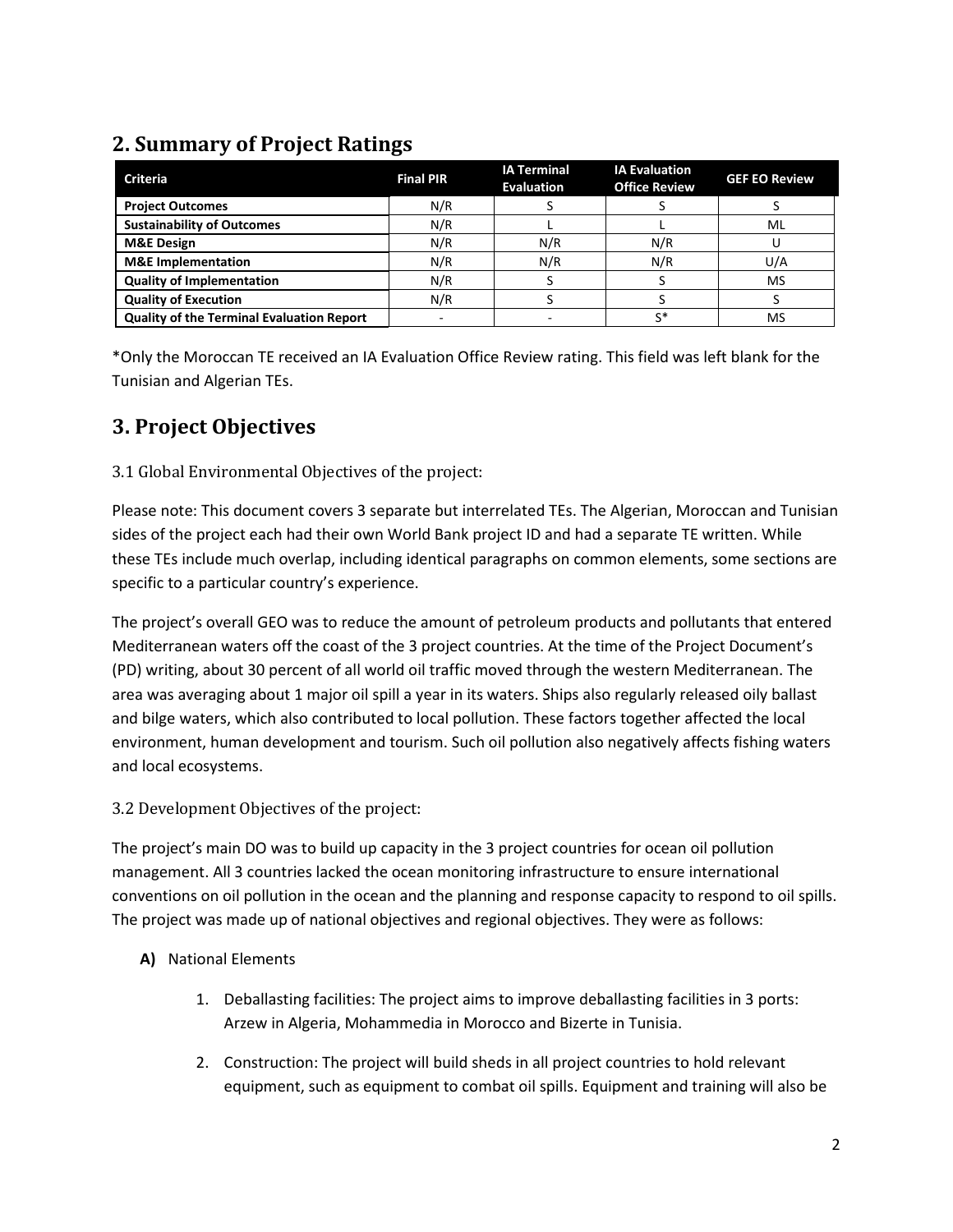provided. The project will also sponsor the construction of Vessel Traffic Systems (VTS) stations in Algeria, but not Morocco and Tunisia since the latter 2 countries already have or are planning to have an adequate VTS in place.

- 3. Oily materials treatment: A system will be put in place to treat oily materials at processing centers. Selling re-refined materials will help improve the project's financial sustainability. Treatment will be done in an environmentally sound manner in compliance with MARPOL 73/78.
- 4. Oil spill contingency plan: The project would write and carry out oil spill contingency plans in all 3 countries. These would be based on risk assessment, in part to help ensure some degree of uniformity between the 3 countries to make coordination easier. The project would also provide training to support this component.
- 5. Oil spill response equipment: The project would provide the 3 countries with oil spill response equipment contingent on creating concrete pollution clean-up plans.
- 6. Monitoring and compliance: This component will improve monitoring capabilities of local institutions (research laboratories, etc.), while also creating an environmental management framework.
- **B)** Regional Elements
	- 1. Regional oil spill environmental sensitivity and contingency plans: According to the PD, "these plans will serve primarily as a template for national and local plans" (PD, p. 12) that will connect the 3 countries' national plans to each other.
	- 2. Training: Training would be provided for 470 people across different project activities: 148 Algerians, 185 Moroccans and 137 Tunisians.
	- 3. Regulatory mechanism, monitoring and compliance auditing: This component would ensure local financial management capacities were sufficient to carry out the project in a sustainable manner. In addition, the project needed to raise capacities to make sure the project did not simply push local pollution problems onto other Mediterranean countries outside of the project area.
- 3.3 Were there any **changes** in the Global Environmental Objectives, Development Objectives, or other activities during implementation?

The TE does not mention any changes to the GEOs or the DOs.

## **4. GEF EO assessment of Outcomes and Sustainability**

Please refer to the GEF Terminal Evaluation Review Guidelines for detail on the criteria for ratings.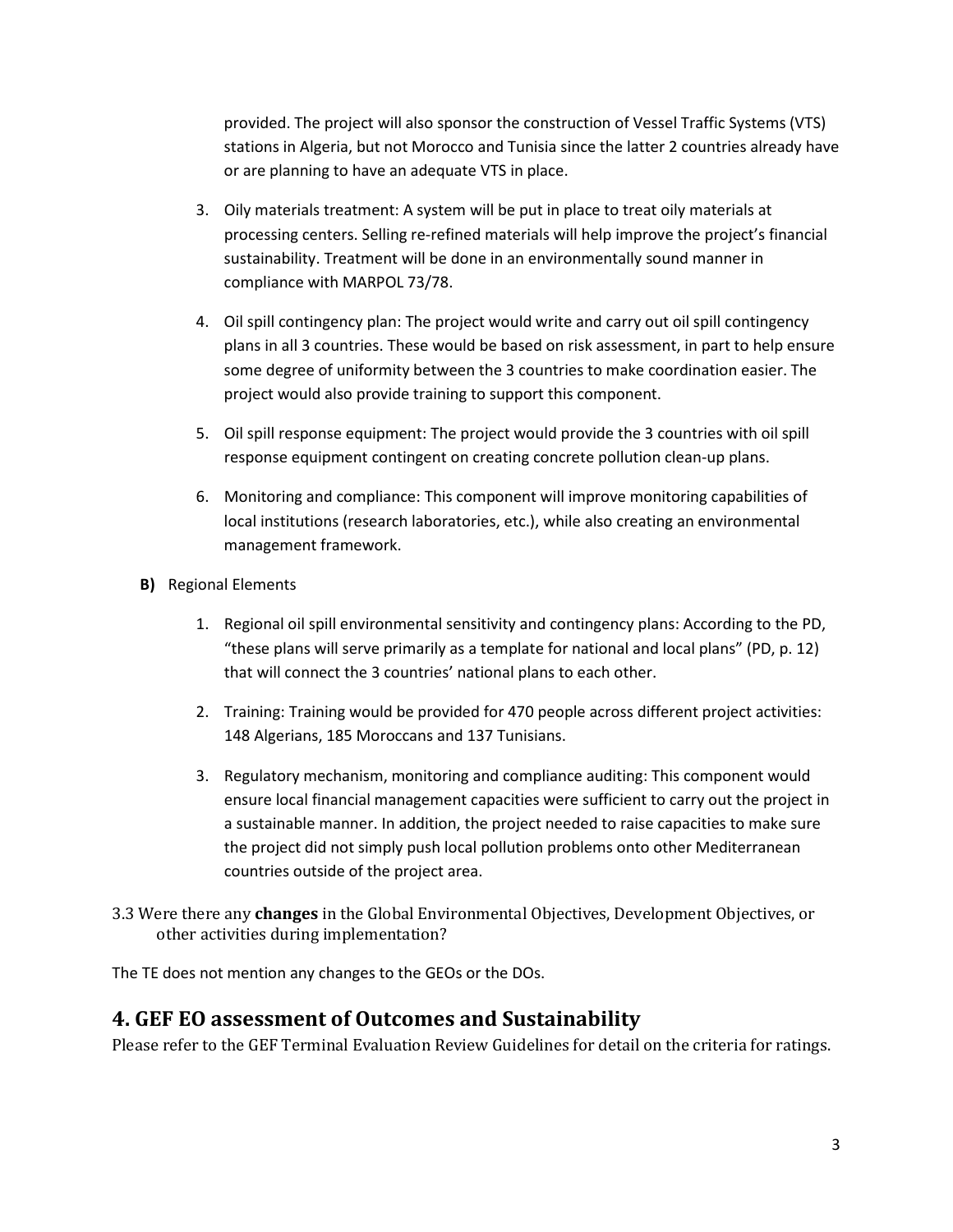Relevance can receive either a Satisfactory or Unsatisfactory rating. For Effectiveness and Cost efficiency, a six point rating scale is used (Highly Satisfactory to Highly Unsatisfactory), or Unable to Assess. Sustainability ratings are assessed on a four-point scale: Likely=no or negligible risk; Moderately Likely=low risk; Moderately Unlikely=substantial risks; Unlikely=high risk. In assessing a Sustainability rating please note if, and to what degree, sustainability of project outcomes is threatened by financial, sociopolitical, institutional/governance, or environmental factors.

Please justify ratings in the space below each box.

| 4.1 Relevance | Rating: Satisfactory |
|---------------|----------------------|
|               |                      |

The project was relevant to the GEF under OP-10: Contaminant-based operational program. It was the first International Waters GEF project in the Mediterranean. The project aimed to stop and reverse hydrocarbon contamination of major international waters. Algeria at the time was in the middle of a multi-year process to strengthen and clarify its environmental regulatory framework, including attempting to regulate bilge oil and industrial waste and treat oil materials. Morocco's environmental regulations were often overlapping, so the government was attempting to consolidate its regulatory framework through World Bank projects: the Environmental Management Project and the Oil Pollution Management Project. This included reforming oil pollution regulation. The Tunisian Ministry of Environment and Land Planning (MEAT) was in the process of creating contingency plans to deal with oil spills.

| <b>4.2 Effectiveness</b> | Rating: Satisfactory |
|--------------------------|----------------------|
|--------------------------|----------------------|

**Summary:** The project promoted the creation of 3 National Contingency Plans (NPC) to combat oil spills, a Regional Contingency Plan (RPC) and raised the level of capacity to control pollution and respond to oil accidents. In addition, the project also took steps to prevent oil spills from occurring in the first place. The 3 project countries had representatives continuously meet through the project's Comite Regional Pour Coordination du Projet (CRCP), which was increasing coordination among project countries. The Algeria TE claims "the project has created the foundation for permanent cooperation in the region in terms of monitoring and compliance auditing, state of marine pollution reporting, and a common approach to spill response. It has potentially met the GEF objective of protecting international waters" (Algeria TE, p. 4). Overall, the project successfully reached its goals.

### A) National Elements

### 1. Deballasting facilities **Satisfactory**

Algeria: Due to the project's efforts, the Arzew deballasting station was modernized to meet MARPOL standards for treating waste water.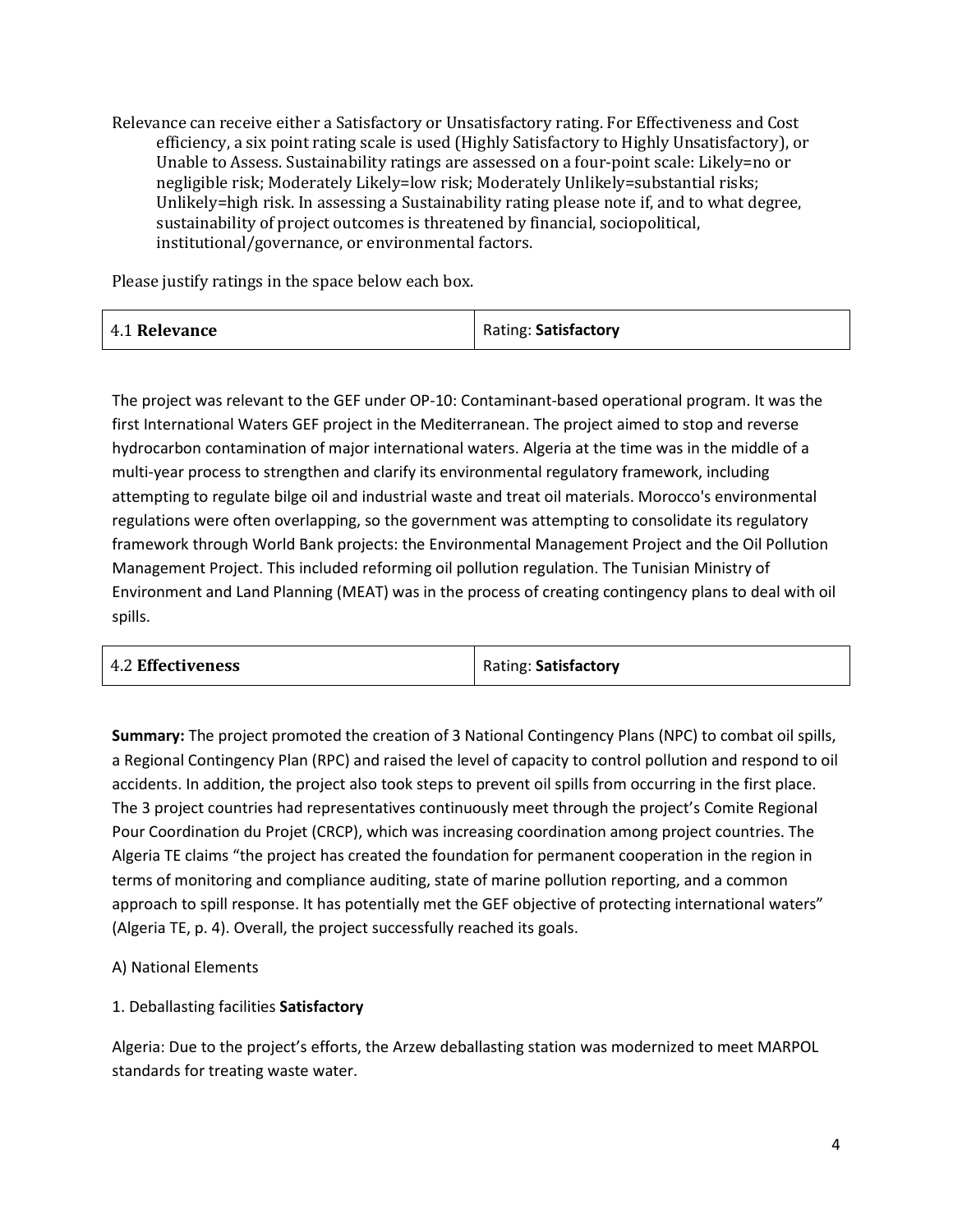Morocco: The Mohammedia deballasting station was improved to meet MARPOL standards for treating waste water.

Tunisia: The private sector firms of STIR and SOTULUB invested the money to upgrade relevant facilities and carried out these upgrades.

#### 2. Construction **Satisfactory**

Algeria: The project built the VTS stations.

Morocco: Planned shed construction was completed.

Tunisia: Shed construction was carried out. Using savings from other project components, the project also built VTS stations in La Goulette.

3. Oily materials treatment **Satisfactory**

Algeria: The waste products from these deballasting stations in general are either being sold to the private sector or being recycled on-site.

Morocco: Oily materials are being re-refined through waste management programs.

Tunisia: The project contracted out treatment to 2 private firms: STIR (ballast water treatment) and SOTULUB (lubricant recycling).

### 4. Oil spill contingency plan **Satisfactory**

Algeria: The project wrote a NCP based on risk assessment to "assessment to identify and prioritize key actions to be taken at both the port and national levels" (Algeria TE, p. 3).

Morocco: The project designed a NCP that takes risk assessment into account. It outlines important actions that would need to be carried out at both the national and individual port levels. Involved parties are carrying out simulation exercises on a routine basis to test the NCP's quality and execution.

Tunisia: The project designed a NCP that takes risk assessment into account. It outlines important actions that would need to be carried out at both the national and individual port levels. Involved parties are carrying out simulation exercises on a routine basis to test the NCP's quality and execution.

### 5. Oil spill response equipment **Satisfactory**

Algeria: The Algerian government purchased environmental monitoring equipment and equipment to fight oil spills.

Morocco: The project purchased the required equipment. The purchasing agreements included training for personnel tasked with using the equipment.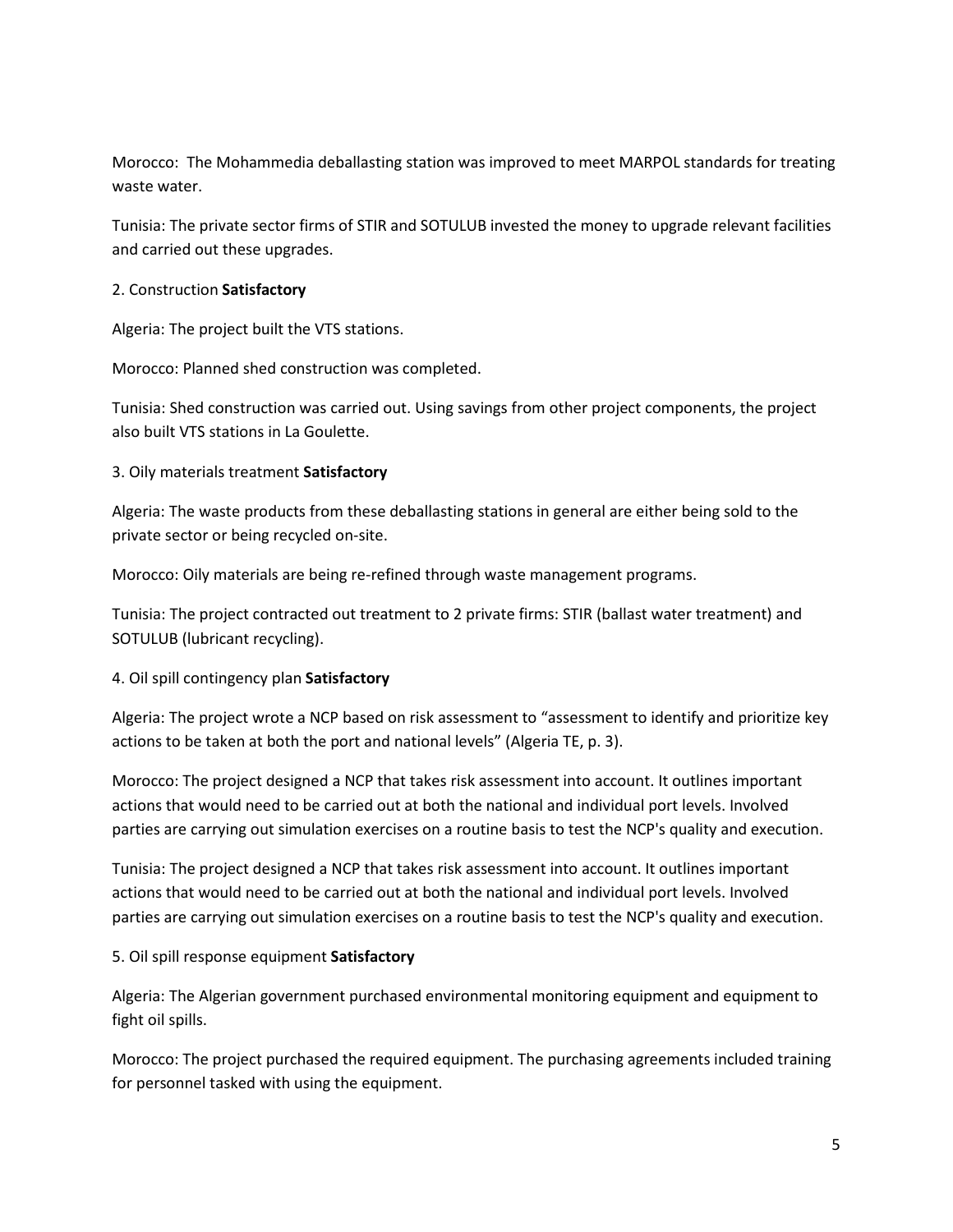Tunisia: The project purchased the required equipment. The purchasing agreements included training for personnel tasked with using the equipment.

### 6. Monitoring and compliance **Satisfactory**

Algeria: The project chose a national laboratory to carry out this component, but the TE does not name the specific laboratory. While the laboratory worked with the Bank to decide on and analyze baseline data, the laboratory was slow and sporadic at producing reports on seawater in project areas. Equipment purchasing delays caused this problem. Some equipment was never purchased.

Morocco: Local laboratories have taken on monitoring duties. Baseline studies of coastal waters were carried out. Follow-up reports have been produced every 6 months.

Tunisia: Local laboratories have taken on monitoring duties. Baseline studies of coastal waters were carried out. Follow-up reports have been produced every 6 months.

### B) Regional Elements

### 1. Regional oil spill environmental sensitivity and contingency plans **Satisfactory**

The project sponsored the creation of a Regional Contingency Plan (RPC). The plan aims to protect coastal areas and to move spilled oil resources to select ports. Equipment is uniform among all 3 nations to make coordination easier. The plan also delineated potential sources of help from outside the 3 project countries. According to the Algerian TE, "the RCP is intended to serve as a template to link the national plans of the three countries" (Algeria TE, p. 3). The following organizations have signed a joint cooperative agreement to tackle oil spills: the ports at Algiers, Arzew, Bejaia and Skikda in Algeria, the Office d'Exploitation des Ports (ODEP) in Morocco and the Office de la Marine Marchande et des Ports (OMMP) in Tunisia. This agreement spells out each group's responsibilities.

### 2. Training **Satisfactory**

The project carried out joint training of personnel and joint simulations in service of the RCP in all 3 countries. This was done to encourage coordination and ensure that staff in all 3 countries had common skills and capacities. Three levels of personnel received specialized training:

Level I: Port managers, civil protection managers and regional coordinators.

Level II: Port offices, coastal site civil protection personnel

Level III: Assistant civil protection officers, port ground staff

Morocco:

The project sponsored a simulation exercise to test the Moroccan NCP at the port of Mohammedia.

3. Regulatory mechanism, monitoring and compliance auditing **Unable to Assess**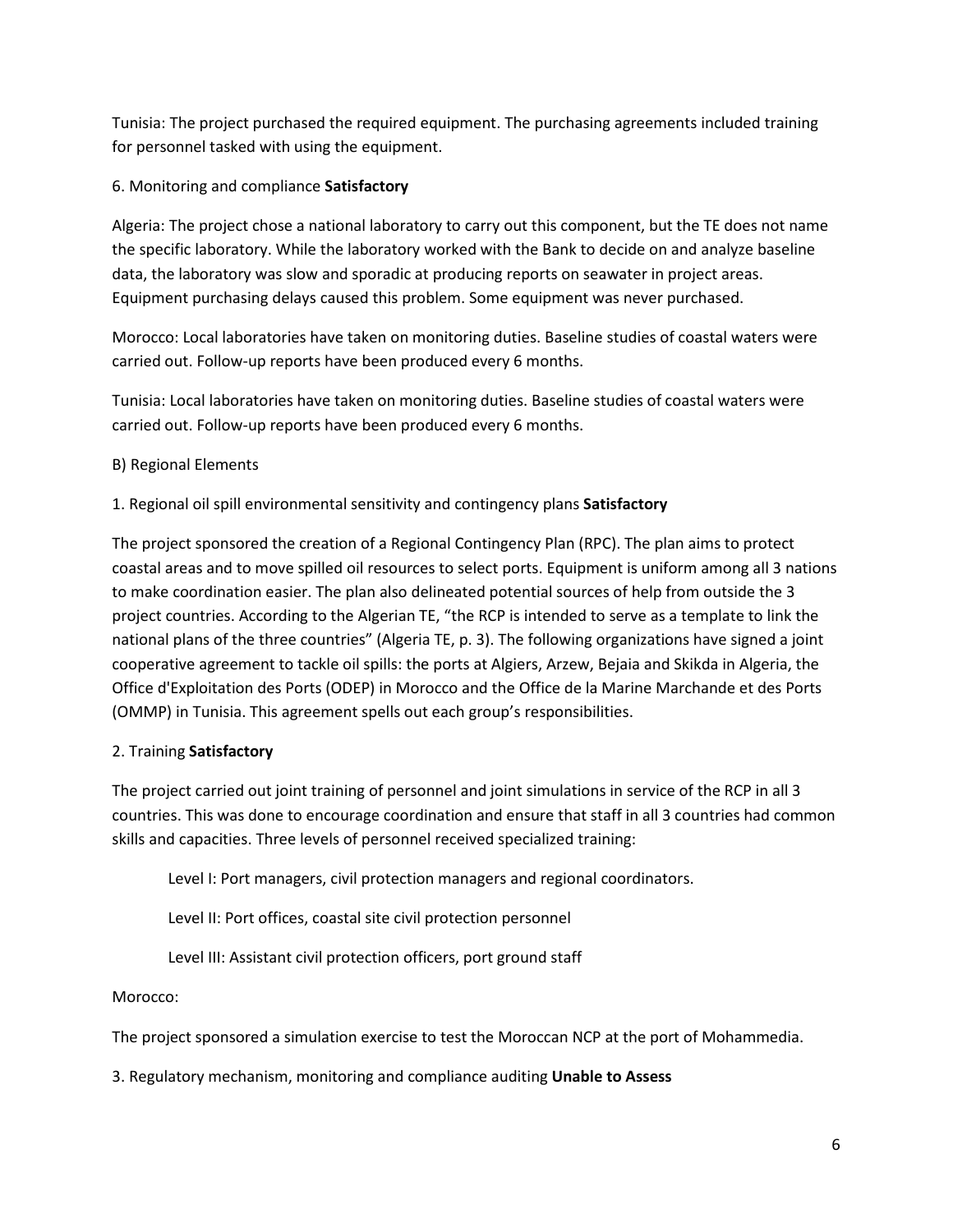The TEs do not include sufficient information on this component. The Algeria TE includes part of a sentence that says sufficient work was carried out on this component, but provides no details.

| 4.3 Efficiency | Rating: Satisfactory |
|----------------|----------------------|
|----------------|----------------------|

**Summary:** Delays during the project were moderate and were mostly due to problems outside of the project's control. While some parts of the project were more expensive than expected, there was no mention of major financial mismanagement during the project. No personnel management problems were mentioned in any of the TEs.

**Delays:** The 3 governments took longer than expected to agree on and approve the final draft of the RCP, but this was completed before the project's end. Delays are not mentioned for Morocco.

Algeria: The consultant tasked with determining what equipment would be needed for the project and what rehabilitation work was needed performed these tasks poorly. The Algerian portion of the project had to be extended by 6 months to ensure proper equipment could be purchased with remaining funds. The deteriorating security situation in Algeria caused the training program to be put off for about a year. The World Bank and the Algerian government worked together to eventually convince the training consultant that training could be carried out safely. The original design for improving the Arzew deballasting station was inadequate, which delayed execution while the design had to be amended.

Tunisia: The project received an extension of 4 months. This was required because some equipment being shipped from Europe had not yet arrived due to poor weather.

**Financial Management:** Since the project purchased much of the same equipment for all 3 countries, these equipment costs came in under budget. International competition helped lower the market price for this equipment.

Algeria: Two parts of the project – improving deballasting stations and purchasing laboratory equipment – cost more than twice the amount at appraisal. This is likely due to problems with the initial design and poor consultant advice respectively, but this is not stated explicitly.

Morocco: The Moroccan side of the project came in only US\$400,000 over budget. However, the project was run successfully from a financial management standpoint, allowing the government to expand its oil pollution prevention activities, for which the Moroccan government paid. The unused portion of the GEF grant – SDR90,000 or about 3 percent of the total grant – was canceled since these funds were not needed. Deballasting station rehabilitation came in over budget (US\$2.45 million versus US\$700,000 at appraisal), but the TE does not explain why.

Tunisia: The Tunisian part of the project came in only US\$400,000 over budget. However, the project was run successfully from a financial management standpoint, allowing the government to expand its oil pollution prevention activities, for which the Tunisian government paid. The unused portion of the GEF grant – SDR70,000 or about 2 percent of the total grant – was canceled since these funds were not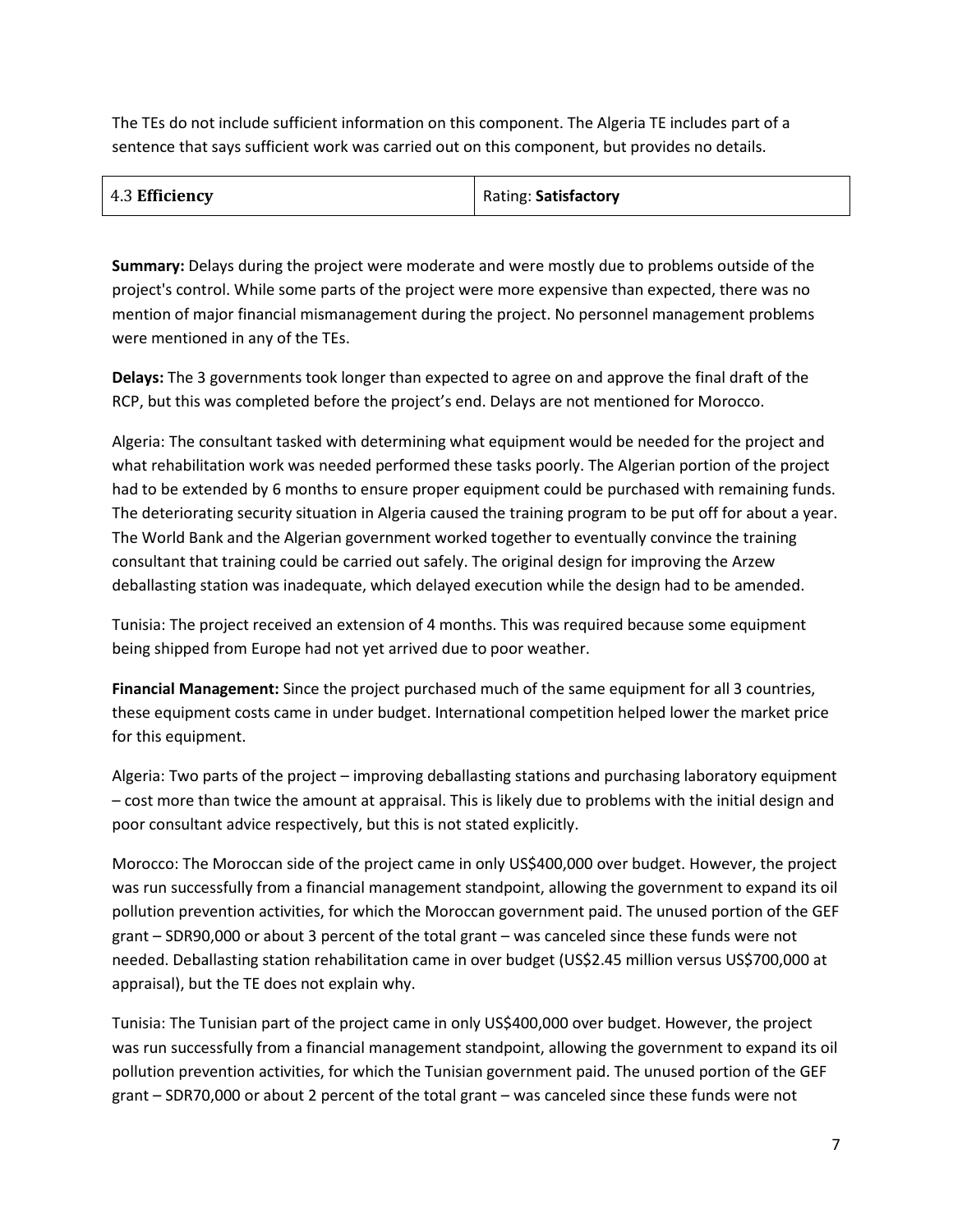needed. Deballasting station rehabilitation came in over budget (US\$2.45 million versus US\$700,000 at appraisal), but the TE does not explain why.

| 4.4 Sustainability<br>Rating: Moderately Likely |  |
|-------------------------------------------------|--|
|-------------------------------------------------|--|

**Summary:** The project raised institutional capacity across all 3 countries and multiple executing agencies. All 3 project country governments took steps to ensure that marine oil pollution received more attention, either through new legislation/regulations or the creation of new departments. While there is a good chance of raising the necessary funds to continue project activities, some doubt does remain due to the expensive and uncertain nature of such coastal work.

Project sustainability is assessed according to the following 4 risk factors:

#### Environmental: **Unable to Assess**

The TEs do no mention any environmental risks to project sustainability.

#### Financial: **Moderately Likely**

An issue that all such coastal projects face is that such projects are expensive, but available funds are limited. According to the Morocco TE, "all aspects of maritime pollution prevention and combat require considerable investments to meet requirements set by international conventions, many of which conflict with the demands of continuing economic growth" (Morocco TE, p. 6).

Algeria: Port authorities at waste reception facilities found cost recovery difficult, which made future investment and operations funding difficult to obtain. However, the Algerian government was implementing an environmental fund to support project activities.

Morocco: The project's environmental management plans has helped to improve capacities at national ports and national environmental regulations. This included cost recovery mechanisms that have strengthened financial sustainability. The government is also studying how to improve financial sustainability and cost recovery. The government has created an environmental fund to support project activities.

#### Institutional: **Likely**

The project, by supporting both regional training and coordination, has helped to ensure an ongoing relationship between executing agencies. The training and equipment procurement also raised institutional capacity. A sub-regional working group remains dedicated to ongoing training.

Morocco: During the project, the Moroccan government founded a specialized department dedicated to marine and land pollution within ODEP and the Ministry of the Environment. In addition, the Moroccan government "has formulated a comprehensive institutional and legal framework that permits better environmental management and law enforcement" (TE, p. 5). ODEP also has a long history of carrying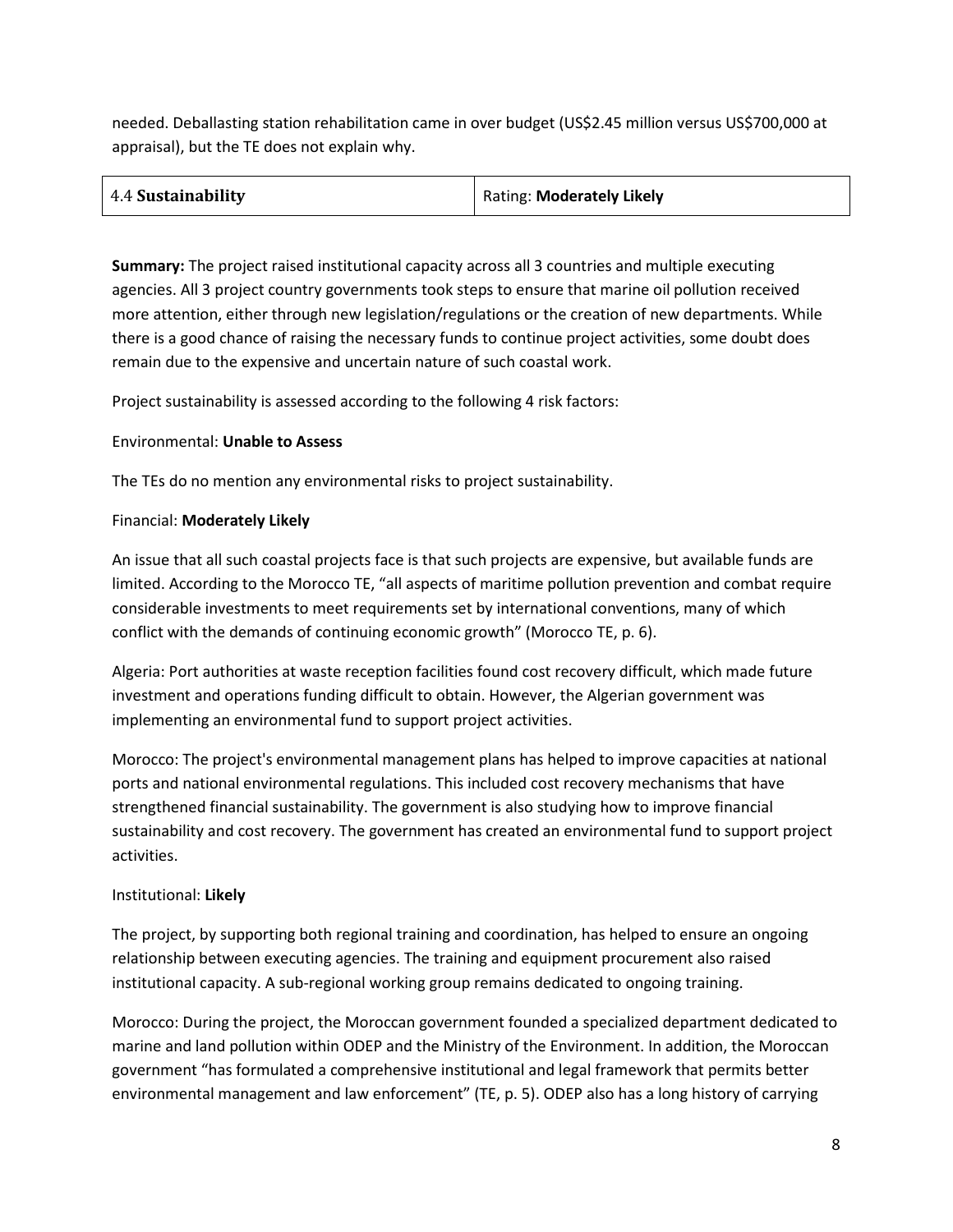out World Bank projects, which makes institutional sustainability more likely. Following simulation exercises in Mohammedia and Tangiers, oil spill simulation exercises will be carried out every year to ensure that institutional capacity remains high.

Tunisia: Following simulation exercises in Tunis and Bizerte, oil spill simulation exercises will be carried out every year to ensure that institutional capacity remains high. 100 interested groups attended these simulations, which was double the 50 organizations expected.

### Sociopolitical: **Likely**

Algeria: During the project, new regulations and decrees strengthened the government's ability to regulate and control oil pollution in Mediterranean waters. The government also created a Haut conseil de l'environnement et de developpement durable.

Morocco: The environmental management plans have led to improved environmental regulations.

Tunisia: The Tunisian government decided to create the Agence de protection et de l'amenagement du littoral (APAL) and the Centre international des technologies de l'environnement (CITE) after being inspired by project successes. APAL addresses marine pollution. CITE provides environmental protection training and technology promotion. APAL, ANPE and OMMP all created marine oil pollution units.

## **5. Processes and factors affecting attainment of project outcomes**

5.1 Co-financing. To what extent was the reported co-financing essential to the achievement of GEF objectives? If there was a difference in the level of expected co-financing and actual cofinancing, then what were the reasons for it? Did the extent of materialization of co-financing affect project's outcomes and/or sustainability? If so, in what ways and through what causal linkages?

Algeria: The Algerian government provided US\$5.1 million in co-financing, which was much higher than the original estimate of US\$390,000. The TE does not explain why this amount rose by so much. The Algerian government raised its support for the project and also waived taxes and customs duties related to the project. It should be noted that the Algerian grant funds were still being disbursed as of the TE's writing, so the total cost was only estimated at that point. No other co-financing for the Algerian side of the project was included.

Morocco: The project was run successfully from a financial management standpoint, allowing the government to expand its oil pollution prevention activities, for which the Moroccan government paid. The Moroccan government provided US\$1.24 million in co-financing. The Moroccan government raised its support for the project and also waived taxes and customs duties related to the project. There were no other co-financiers.

Tunisia: The project was run successfully from a financial management standpoint, allowing the government to expand its oil pollution prevention activities, for which the Tunisian government paid. The Tunisian government provided US\$2.55 million in co-financing, which was roughly quintuple the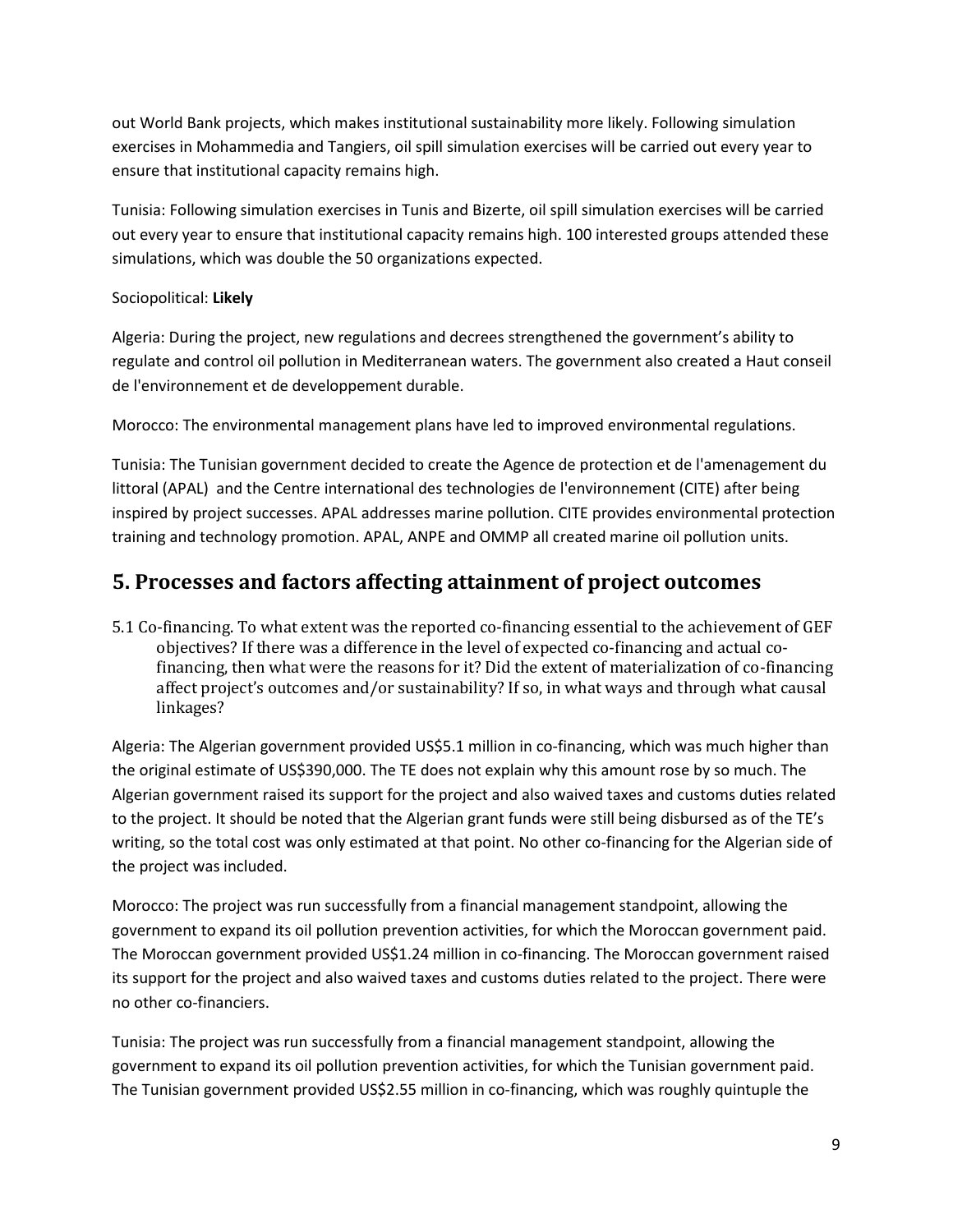initial amount at appraisal. The Tunisian government raised its support for the project and also waived taxes and customs duties related to the project. There were no other co-financiers.

5.2 Project extensions and/or delays. If there were delays in project implementation and completion, then what were the reasons for it? Did the delay affect the project's outcomes and/or sustainability? If so, in what ways and through what causal linkages?

The 3 governments took longer than expected to agree on and approve the final draft of the RCP, but this was completed before the project's end.

Algeria: The consultant tasked with determining what equipment would be needed for the project and what rehabilitation work was needed performed these initiatives poorly. The Algerian portion of the project had to be extended by 6 months to ensure proper equipment could be purchased with remaining funds. The deteriorating security situation in Algeria caused the training program to be put off for about a year. The World Bank and the Algerian government worked together to eventually convince the training consultant that training could be carried out safely. . The original design for improving the Arzew deballasting station was inadequate, which delayed execution while the design had to be amended.

Tunisia: The project received an extension of 4 months. This was required because some equipment being shipped from Europe had not yet arrived due to poor weather.

5.3 Country ownership. Assess the extent to which country ownership has affected project outcomes and sustainability? Describe the ways in which it affected outcomes and sustainability, highlighting the causal links:

Algeria: The Algerian government passed new environmental regulation during the project, though the TE does not specify if this addressed oil pollution. However, the Algerian government built off of this legislation with implementing decrees that directly addressed "regulation of industrial and bilge oil disposal, collection and treatment of oil materials and lubricants, definition of pollution level standards for surface water and beaches, obligation of ships to declare carriage of dangerous and toxic materials, and intervention of the coast guard in case of pollution at sea" (Algeria TE, p. 6). The Algeria TE does not specifically mention if the project helped to influence the legislation and decrees. The Algerian government also created a Haut conseil de l'environnement et de developpement durable.

Morocco: Building off of this project, the Moroccan government planned on conducting annual oil spill simulation exercises. During the project, the Moroccan government founded a specialized department dedicated to marine and land pollution within ODEP and the Ministry of the Environment. The new environmental management plans crafted through this project have led to improved environmental regulations. The government is also requiring that ports across the country carry out annual oil spill simulation exercises.

Tunisia: The Tunisian government created APAL and CITE in response to the project experience. APAL addresses marine pollution. CITE provides environmental protection training and technology promotion. APAL, ANPE and OMMP all created marine oil pollution units.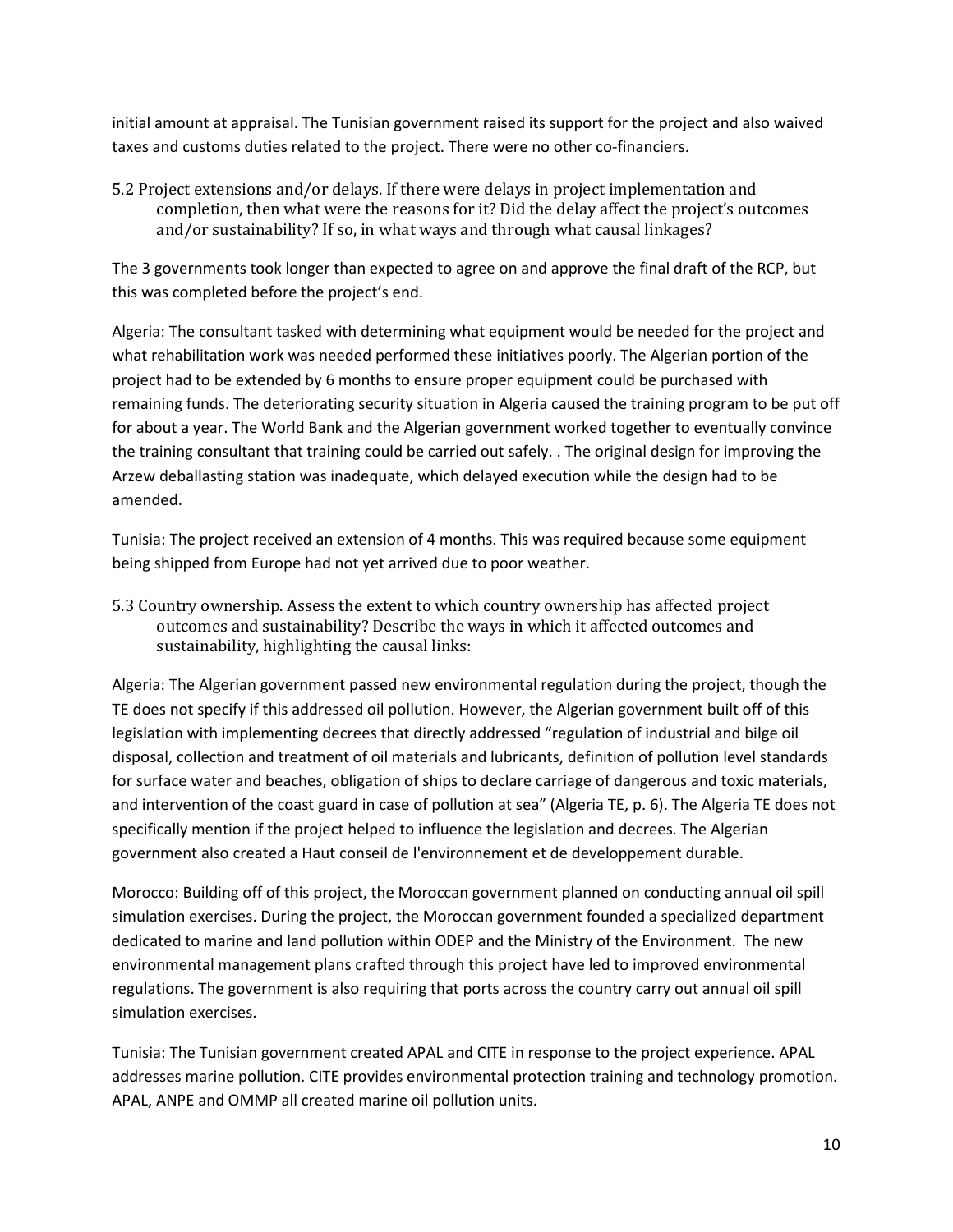## **6. Assessment of project's Monitoring and Evaluation system**

Ratings are assessed on a six point scale: Highly Satisfactory=no shortcomings in this M&E component; Satisfactory=minor shortcomings in this M&E component; Moderately Satisfactory=moderate shortcomings in this M&E component; Moderately Unsatisfactory=significant shortcomings in this M&E component; Unsatisfactory=major shortcomings in this M&E component; Highly Unsatisfactory=there were no project M&E systems.

Please justify ratings in the space below each box.

| 6.1 M&E Design at entry | Rating: Unsatisfactory |
|-------------------------|------------------------|
|                         |                        |

The PD devotes little space to M&E design. PD does call for the project to undergo a Mid-Term Review (MTR). However, no M&E budget is mentioned in the PD. The indicators, when provided, are generally not SMART, and lack targets and timelines. For instance, the PD says that "in Algeria, the project will include the construction of sheds," (PD, Part II, p. 10) but does not provide details on the number of sheds to be constructed, when these sheds are expected to be constructed, or any measure to assess of the quality of construction. The quality of detail of targets, when they are provided, tend to vary widely from objective to objective.

| 6.2 M&E Implementation | Rating: Unable to Assess |
|------------------------|--------------------------|
|                        |                          |

According to the TE, the M&E teams remained consistent throughout the project. They included World Bank staff, project staff and CRCP members. This ensured that CRCP remained active in carrying out M&E throughout the project's life. MTRs were carried out for all 3 project countries, though the TEs do not include detail on the MTRs' findings. As a result, scarce details on adaptive management are provided, so this section is rated Unable to Assess.

## **7. Assessment of project implementation and execution**

Quality of Implementation includes the quality of project design, as well as the quality of supervision and assistance provided by implementing agency(s) to execution agencies throughout project implementation. Quality of Execution covers the effectiveness of the executing agency(s) in performing its roles and responsibilities. In both instances, the focus is upon factors that are largely within the control of the respective implementing and executing agency(s). A six point rating scale is used (Highly Satisfactory to Highly Unsatisfactory), or Unable to Assess.

Please justify ratings in the space below each box.

| 7.1 Quality of Project Implementation | Rating: Moderately Satisfactory |
|---------------------------------------|---------------------------------|
|                                       |                                 |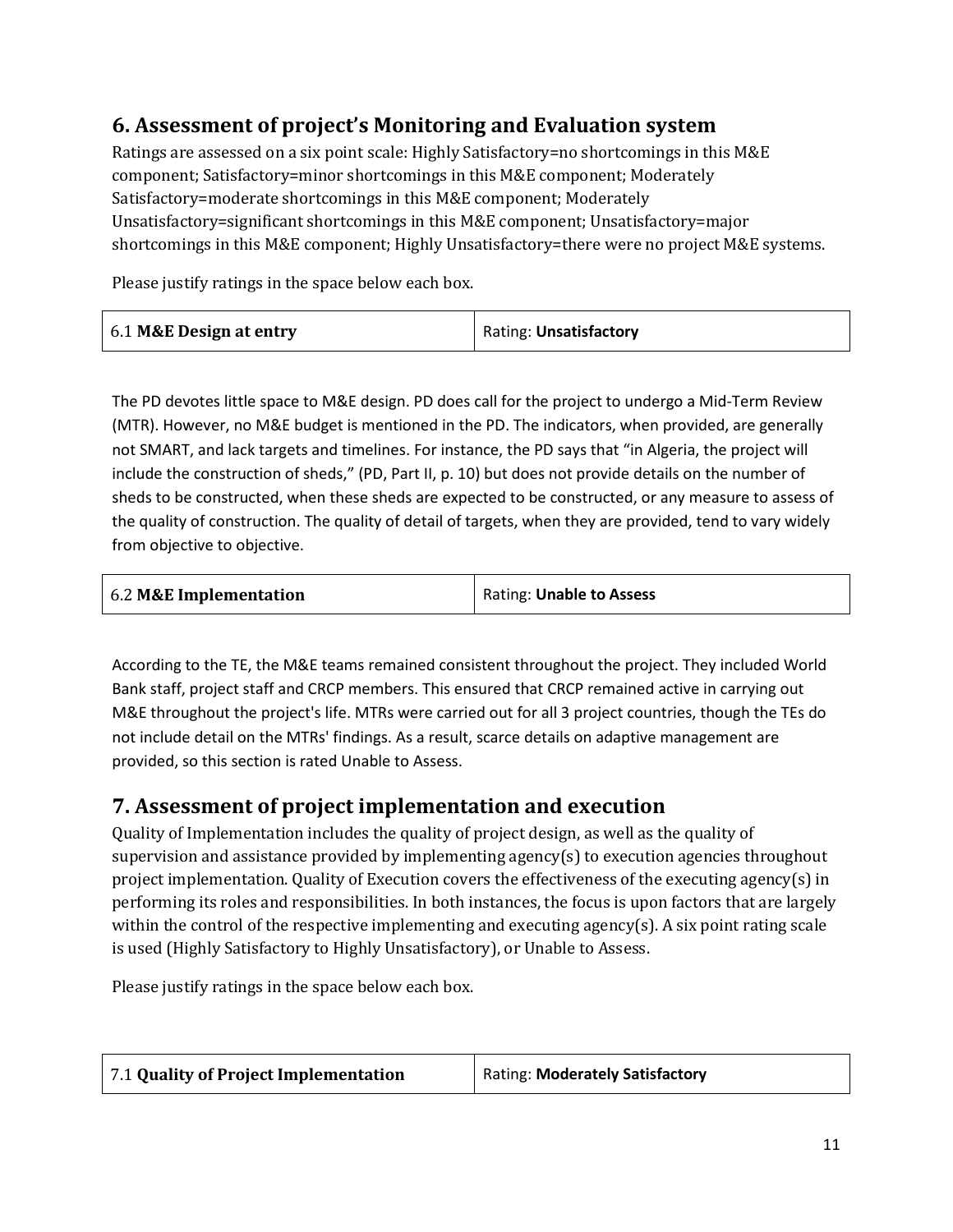The TEs for Algeria, Tunisia and Morocco do note any significant problems with World Bank project implementation on the Algerian portion of the project. The World Bank maintained a strong working relationship with project countries' governments and CRCP throughout the project. M&E implementation appears to have been satisfactory. The World Bank also helped to ensure training was carried out despite security concerns in Algeria. However, the M&E design, as detailed above, was unsatisfactory..

Algeria: Despite some delays, the government and executing agencies carried out work on all components mentioned in the TE. In addition, the project partners showed an ability to adapt when initial efforts were inadequate in some areas and had to be improved. The government carried out work on all project components mentioned in the Algeria TE.

Morocco: The Moroccan government carried out project work on all project components mentioned in the Morocco TE. The government appears to have been proactive and committed throughout the project. The TE does not mention any major project execution problems.

Tunisia: The Tunisian government and its private sector partners carried out project work on project components mentioned in the Tunisian TE. The government appears to have been proactive and committed throughout the project. The TE does not mention any major project execution problems.

## **8. Assessment of Project Impacts**

*Note - In instances where information on any impact related topic is not provided in the terminal evaluations, the reviewer should indicate in the relevant sections below that this is indeed the case and identify the information gaps. When providing information on topics related to impact, please cite the page number of the terminal evaluation from where the information is sourced.*

8.1 Environmental Change. Describe the changes in environmental stress and environmental status that occurred by the end of the project. Include both quantitative and qualitative changes documented, sources of information for these changes, and how project activities contributed to or hindered these changes. Also include how contextual factors have contributed to or hindered these changes.

The project contributed to cleaning Mediterranean coastal waters of oil pollution, though the TEs do not attempt to quantify the amount of improvement (Algeria TE, p. 5).

8.2 Socioeconomic change. Describe any changes in human well-being (income, education, health, community relationships, etc.) that occurred by the end of the project. Include both quantitative and qualitative changes documented, sources of information for these changes, and how project activities contributed to or hindered these changes. Also include how contextual factors have contributed to or hindered these changes.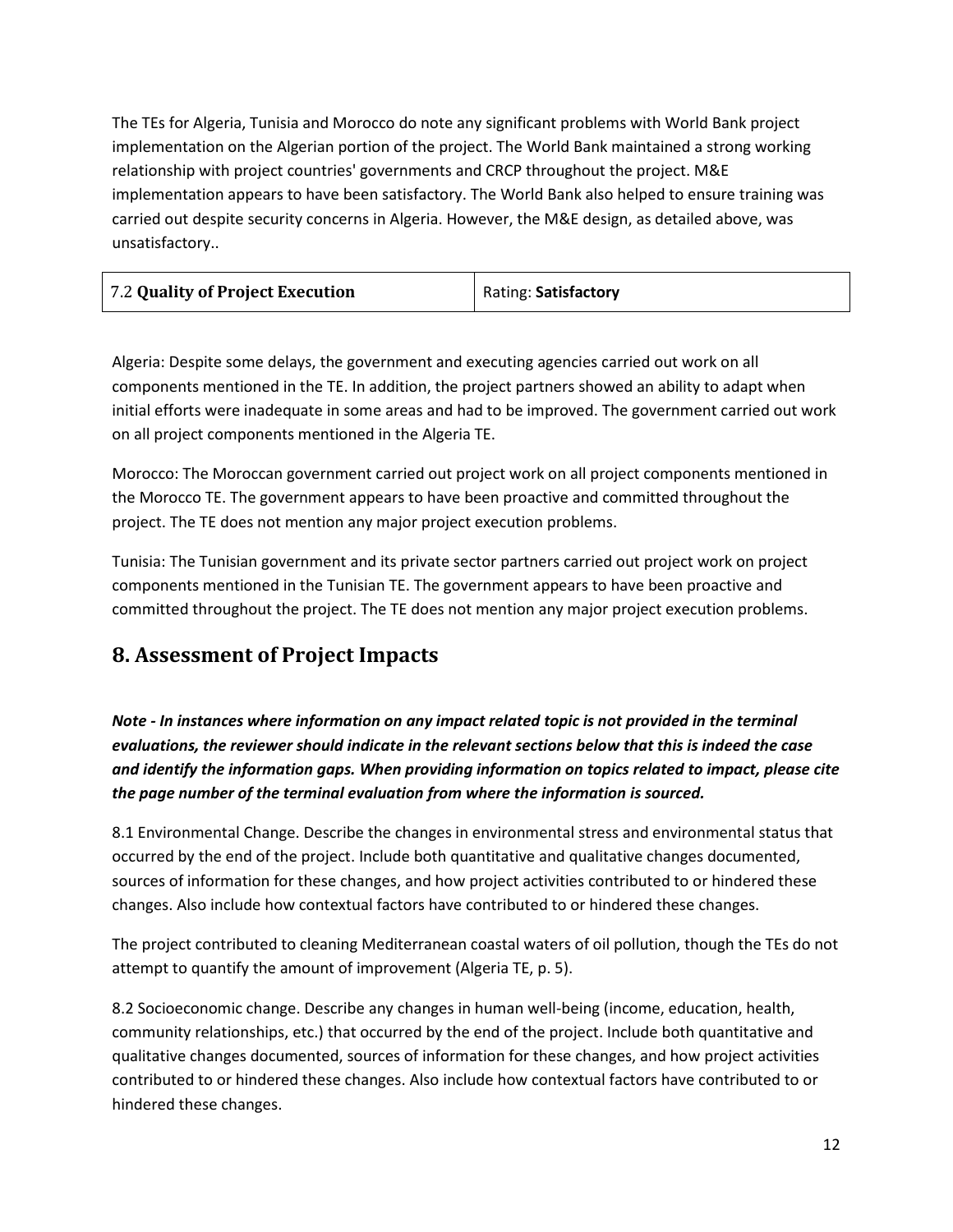The improved environmental quality of coastal waters will likely improve the economic potential of the fishing and tourism industries, but no attempt is made to quantify the scale of this improvement (Morocco TE, 5).

8.3 Capacity and governance changes. Describe notable changes in capacities and governance that can lead to large-scale action (both mass and legislative) bringing about positive environmental change. "Capacities" include awareness, knowledge, skills, infrastructure, and environmental monitoring systems, among others. "Governance" refers to decision-making processes, structures and systems, including access to and use of information, and thus would include laws, administrative bodies, trustbuilding and conflict resolution processes, information-sharing systems, etc. Indicate how project activities contributed to/ hindered these changes, as well as how contextual factors have influenced these changes.

## a) Capacities

A joint training program raised institutional capacities across all 3 project countries and cooperation between countries. The RCP also raised institutional capacities (Algeria TE, pp. 3-4). The NCPs also raised institutional capacities across all 3 countries (Algeria TE, p. 3; Morocco TE, p. 4; Tunisia TE, pp. 4-5).

Tunisia: APAL addresses marine pollution. CITE provides environmental protection training and technology promotion (Tunisia TE, p. 5).

### b) Governance

Algeria: The Algerian government improved its environmental protection legal framework, including addressing marine oil pollution, as a result of the project (Algeria TE, p. 6). The government also created a Haut conseil de l'environnement et de developpement durable (Algeria TE, p. 5).

Morocco: During the project, the Moroccan government founded a specialized department dedicated to marine and land pollution within ODEP and the Ministry of the Environment (Morocco TE, p. 5).

Tunisia: APAL, ANPE and OMMP all created marine oil pollution units (Tunisia TE, p. 5).

8.4 Unintended impacts. Describe any impacts not targeted by the project, whether positive or negative, affecting either ecological or social aspects. Indicate the factors that contributed to these unintended impacts occurring.

The TEs do not mention any unintended impacts due to this project.

8.5 Adoption of GEF initiatives at scale. Identify any initiatives (e.g. technologies, approaches, financing instruments, implementing bodies, legal frameworks, information systems) that have been mainstreamed, replicated and/or scaled up by government and other stakeholders by project end. Include the extent to which this broader adoption has taken place, e.g. if plans and resources have been established but no actual adoption has taken place, or if market change and large-scale environmental benefits have begun to occur. Indicate how project activities and other contextual factors contributed to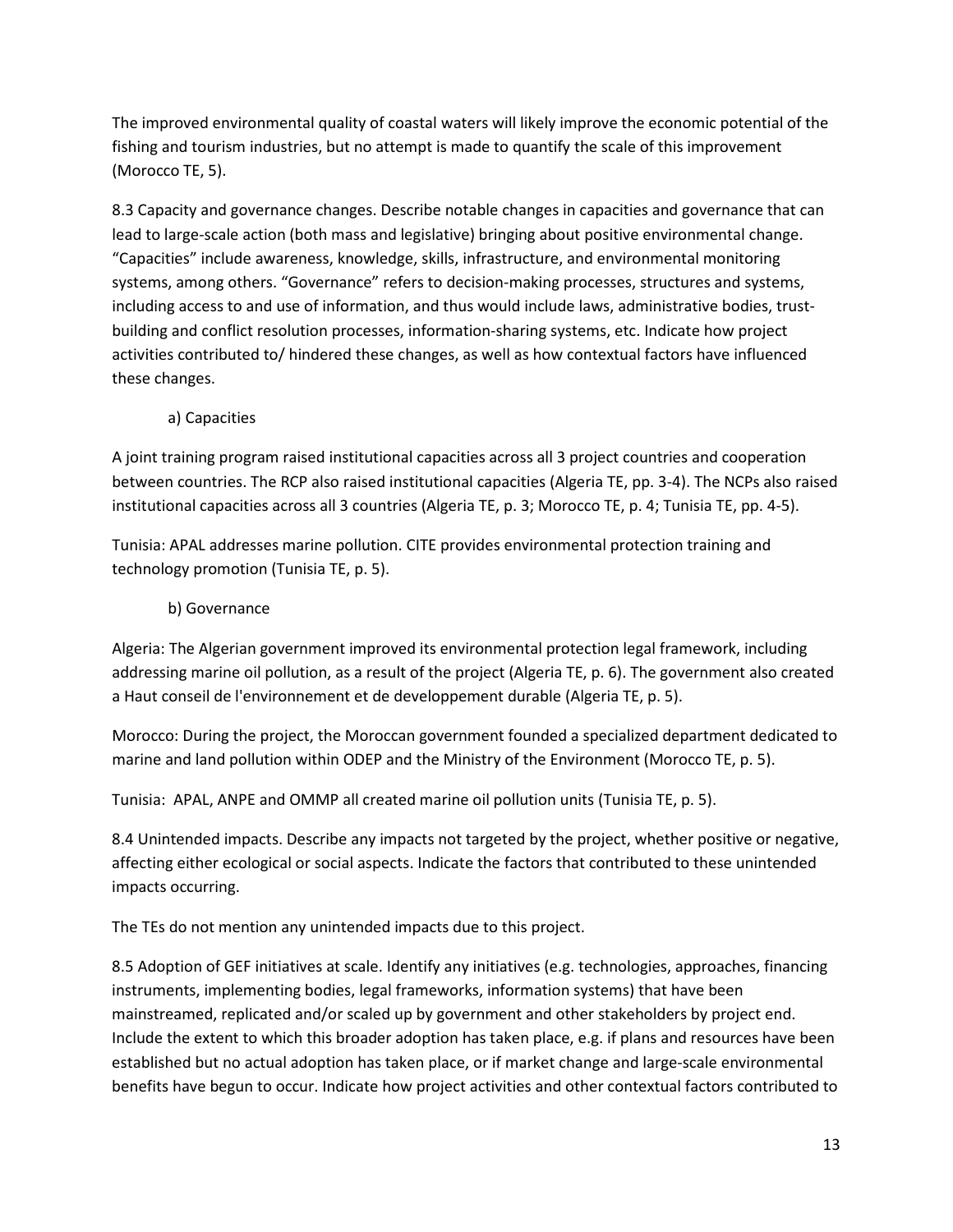these taking place. If broader adoption has not taken place as expected, indicate which factors (both project-related and contextual) have hindered this from happening.

The GEF was interested in creating a similar project with Algeria, Egypt, Libya, Morocco and Tunisia. A feasibility study was commissioned. However, progress had stalled because the GEF Secretariat decided to first wait for their release of studies on the Strait of Malaca and the Strait of Bosphoros. Waiting would allow for a higher level of coordination between international water projects (Algeria TE, p. 7).

Algeria: The project's success led to the "adoption of a multiport program to be implemented over the coming years, including a ship waste tracking system, port oil spill contingency and response plan for major Algerian ports, and oil spill response training exercises for all ports and other relevant agencies" (TE, pp. 8-9).

Morocco: Building off of this project, the Moroccan government planned on conducting annual oil spill simulation exercises (Morocco TE, p. 5).

Morocco: Building off of this project, the Tunisia government planned on conducting annual oil spill simulation exercises (Tunisia TE, p. 7).

## **9. Lessons and recommendations**

- 9.1 Briefly describe the key lessons, good practices, or approaches mentioned in the terminal evaluation report that could have application for other GEF projects.
	- The project's success demonstrated to the project governments that investment in environmental protection and its ports are worthwhile, which convinced the Algerian government to enact additional environmental programs aimed at the nation's ports.
	- The World Bank's use of a multidisciplinary team helped to make the project successful. The executing agency's consistent involvement with the CRCP also helped to ensure that it was a leader and engaged throughout the project.
	- The project countries' strong level of project commitment, the creation of the CRCP and the preexistence of key port institutions in all countries helped to lead to project success. Extending the project to engaged countries with port institutions can be successful. If the institutions do not yet exist, they have to be created first before the project can be pursued.

9.2 Briefly describe the recommendations given in the terminal evaluation.

Since oil spills are not the only source of ocean pollution near ports, the additional initiatives should be added to project ports. For instance: 1) Implementation of an environmental coast zone and port management plan along the lines of the one being carried out in the Xiamen Special Economic Zone in China 2) carrying out additional pollution control programs and 3) addressing the problems posed by land-based pollution near ports.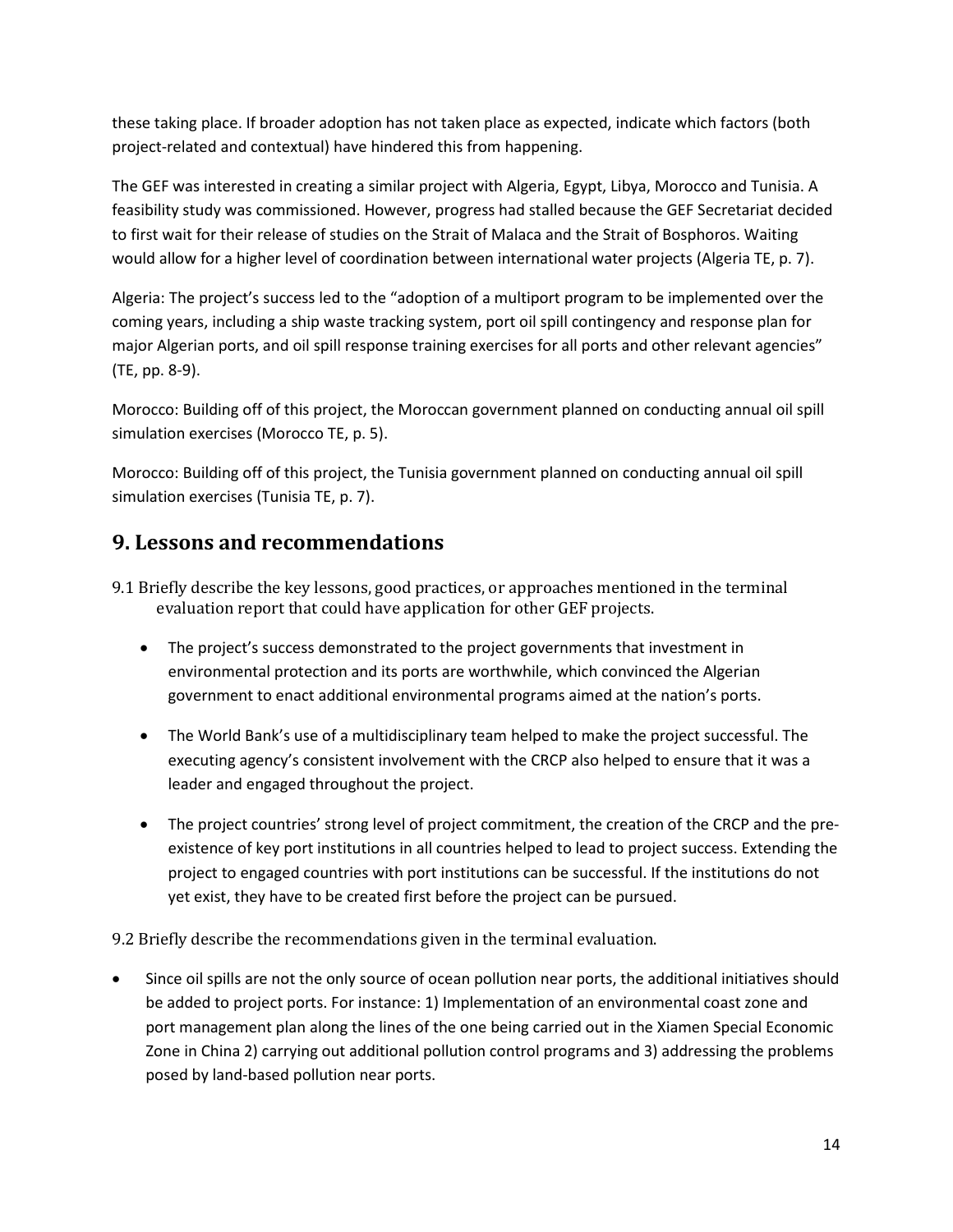## **10. Quality of the Terminal Evaluation Report**

A six point rating scale is used for each sub-criteria and overall rating of the terminal evaluation report (Highly Satisfactory to Highly Unsatisfactory)

| Criteria                                                                                                                                                | <b>GEF EO comments</b>                                                                                                                                                                                                                                                                                                                                                                                                                                                                                                       | Rating    |
|---------------------------------------------------------------------------------------------------------------------------------------------------------|------------------------------------------------------------------------------------------------------------------------------------------------------------------------------------------------------------------------------------------------------------------------------------------------------------------------------------------------------------------------------------------------------------------------------------------------------------------------------------------------------------------------------|-----------|
| To what extent does the report<br>contain an assessment of relevant<br>outcomes and impacts of the<br>project and the achievement of the<br>objectives? | The TEs fail to use the project components framework from<br>the PD, but do not address why. The TEs claims that no<br>changes were made to the project framework, but when<br>this framework is mentioned, some components from the<br>PD are missing. In addition, the TEs do not systematically<br>address individual project components, but instead<br>combine individual components into long paragraphs<br>without a clear organizational framework. While this<br>information is included, it is not well-organized. | <b>MS</b> |
| To what extent is the report<br>internally consistent, the evidence<br>presented complete and convincing,<br>and ratings well substantiated?            | The TEs are internally consistent and convincing, though<br>greater detail on project outcomes could have been<br>provided, such as the quality of construction of project<br>buildings. The regional components' outcomes are<br>consistent across all 3 TEs.                                                                                                                                                                                                                                                               | <b>MS</b> |
| To what extent does the report<br>properly assess project<br>sustainability and/or project exit<br>strategy?                                            | The discussion of project sustainability are convincing,<br>though the bodies' devote a decent amount of discussion<br>towards potential financial sustainability risks that are not<br>reflected in the overall sustainability rating.                                                                                                                                                                                                                                                                                      | <b>MS</b> |
| To what extent are the lessons<br>learned supported by the evidence<br>presented and are they<br>comprehensive?                                         | The Lessons Learned sections could have been more<br>comprehensive, such as including greater discussion of<br>engaging local partners outside of government. The first<br>lesson mentioned in each TE was more of a project<br>summary than a lesson learned.                                                                                                                                                                                                                                                               | <b>MU</b> |
| Does the report include the actual<br>project costs (total and per activity)<br>and actual co-financing used?                                           | Project costs were not always consistent within each<br>individual TE, even within the same Annex section.                                                                                                                                                                                                                                                                                                                                                                                                                   | <b>MU</b> |
| Assess the quality of the report's<br>evaluation of project M&E systems:                                                                                | M&E implementation appears to have been satisfactory,<br>but details on MTR findings should have been mentioned.<br>There is no discussion of the quality of M&E design.                                                                                                                                                                                                                                                                                                                                                     | <b>MU</b> |
| <b>Overall TE Rating</b>                                                                                                                                |                                                                                                                                                                                                                                                                                                                                                                                                                                                                                                                              | <b>MS</b> |

**Overall TE rating: (0.3 \* (4+4)) + (0.1 \* (4+3+3+3)) = 2.4 + 1.3 = 3.7 = Moderately Satisfactory**

## **11. Note any additional sources of information used in the preparation of the terminal evaluation report (excluding PIRs, TEs, and PADs).**

List of equipment purchased, and inventory by location

List of personnel trained